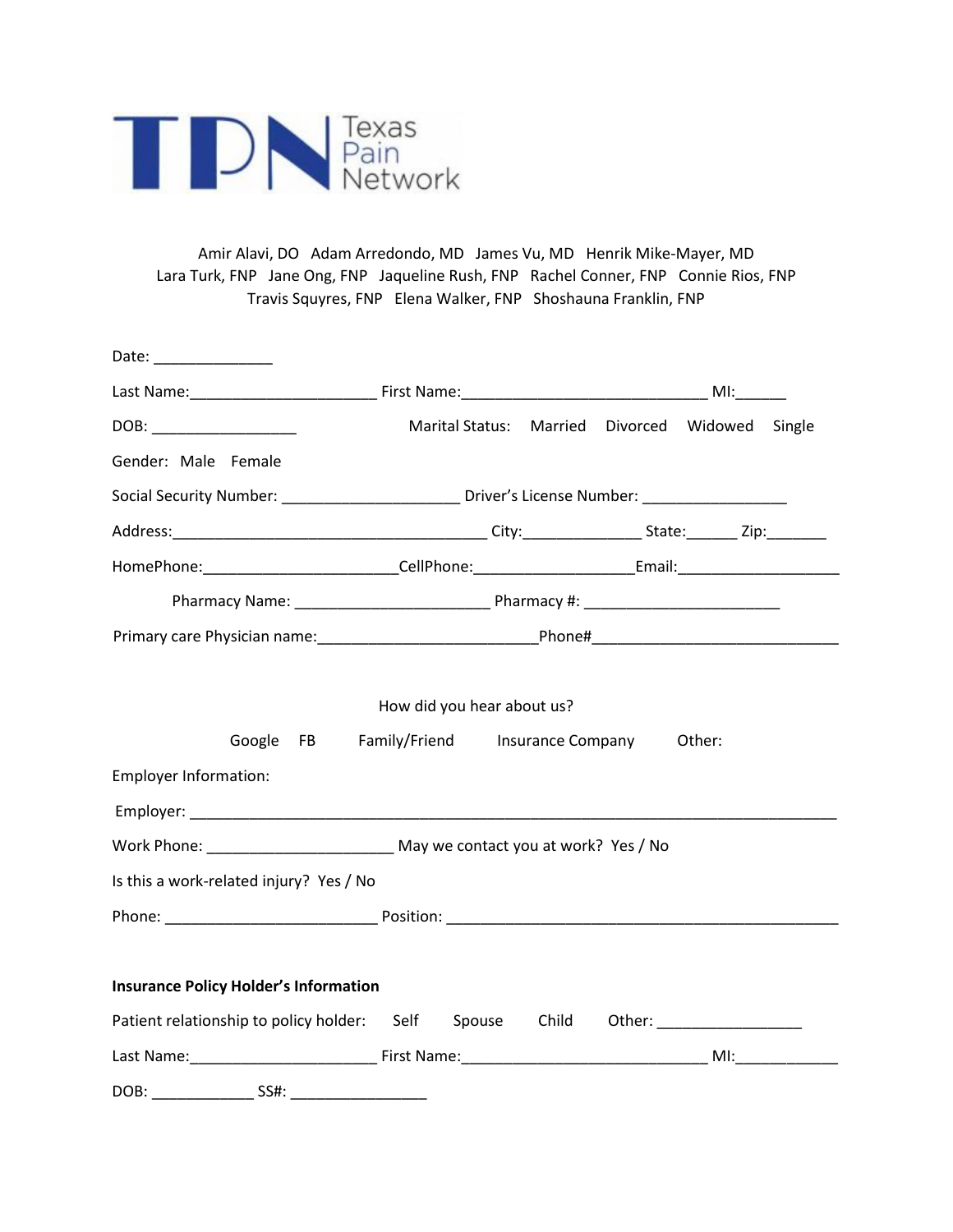|                                        | Insurance Carrier: 1990 Museum 2010 Policy Number: 2010 Mumber: 2010 Mumber: 2010 Mumber: 2010 Mumber: 2010 Mu                                                                                                                                                                          |        |
|----------------------------------------|-----------------------------------------------------------------------------------------------------------------------------------------------------------------------------------------------------------------------------------------------------------------------------------------|--------|
|                                        |                                                                                                                                                                                                                                                                                         |        |
|                                        | In case of emergency, please list a family member and a non-relative person in which we may contact.                                                                                                                                                                                    |        |
|                                        |                                                                                                                                                                                                                                                                                         |        |
|                                        | *I certify the above information is correct to the best of my knowledge, I also understand that I am<br>financially responsible for all charges whether or not covered by my insurance. THIS IS A LEGAL<br>DOCUMENT AND MAY BE USED AGAINST ME IN A COURT OF LAW IF PAYMENT IS NOT MET. |        |
| (PLEASE Initial here)________________. |                                                                                                                                                                                                                                                                                         |        |
|                                        | Main Complaint: National Complaint: National Complete Complete Complete Complete Complete Complete Complete Co<br>Pain Score: Now /10 Worse /10                                                                                                                                         |        |
|                                        |                                                                                                                                                                                                                                                                                         |        |
|                                        | How long? _______________________ Onset: Sudden Gradual Constant Intermittent:                                                                                                                                                                                                          |        |
|                                        | Nature of pain? Aching  Dull  Sharp  Shooting  Burning  Throbbing                                                                                                                                                                                                                       | Other: |
|                                        |                                                                                                                                                                                                                                                                                         |        |
|                                        | Tingling or Numbness/Where?<br><u> University</u> management and the management of the management of the management of the management of the management of the management of the management of the management of the management of th                                                   |        |
|                                        |                                                                                                                                                                                                                                                                                         |        |
| Recent Imaging/When & Where?:          |                                                                                                                                                                                                                                                                                         |        |
|                                        |                                                                                                                                                                                                                                                                                         |        |
| What Helps Alleviate Pain/Makes        |                                                                                                                                                                                                                                                                                         |        |
| What Aggravates Pain/Makes             |                                                                                                                                                                                                                                                                                         |        |
| Any Other                              |                                                                                                                                                                                                                                                                                         |        |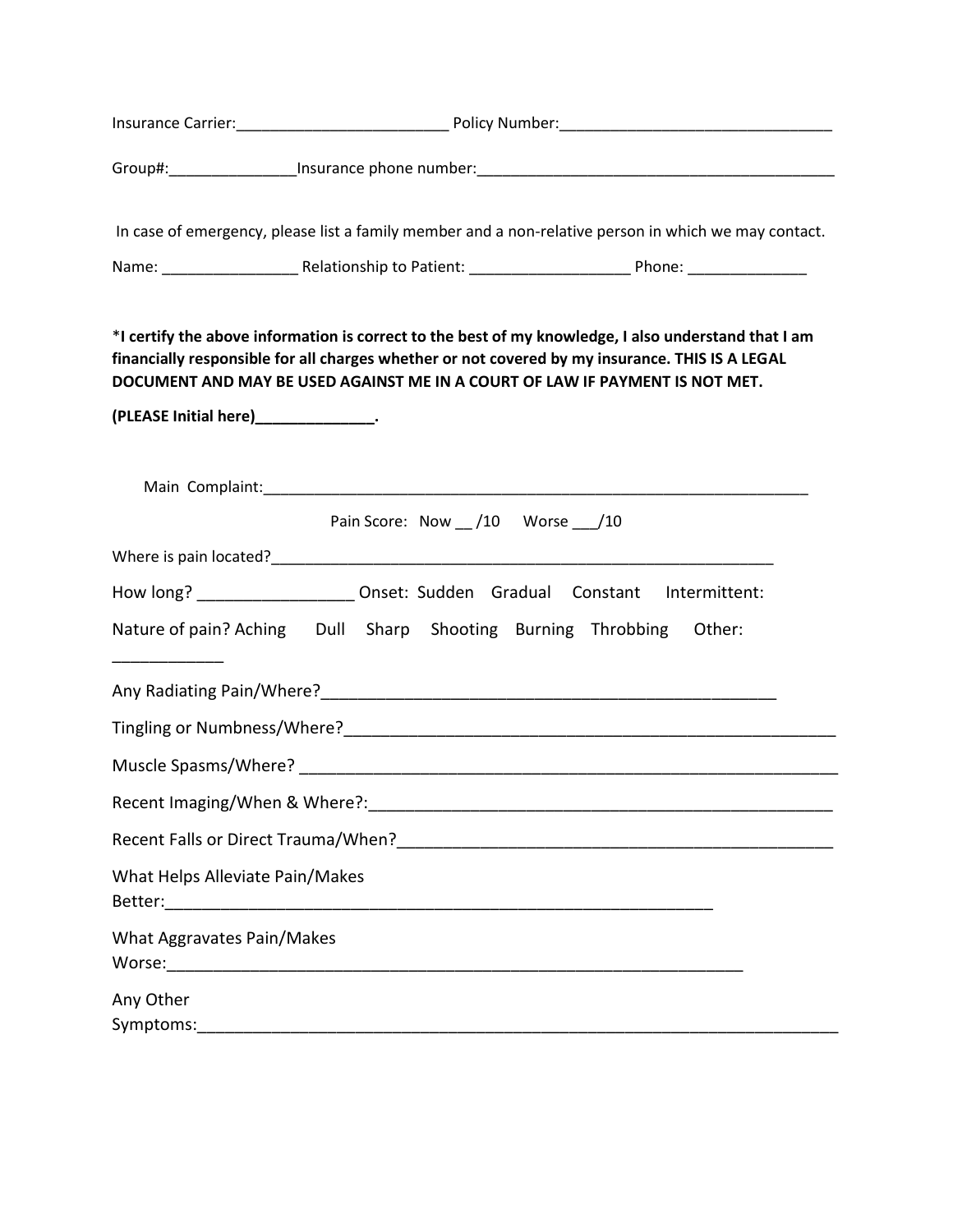**Please mark all the area of pain your experiencing with an X**



## **Medical Conditions:**

| <b>Diabetes</b>            | <b>Shingles</b>             | <b>Heart Problems</b>                                      |  |
|----------------------------|-----------------------------|------------------------------------------------------------|--|
| <b>High Blood Pressure</b> | Stroke                      | Urinary/Kidney                                             |  |
| High Cholesterol           | <b>Seizures</b>             | Cancer                                                     |  |
| Depression<br>Anxiety      | Heartburn/GERD<br>Headaches | Vision Prob.(glaucoma/cataracts)<br><b>Blood Disorders</b> |  |
| Asthma                     | Poor Sleep                  | Seasonal Allergies                                         |  |
| <b>COPD</b>                | Nausea/Vomiting             | Osteoporosis                                               |  |
| <b>Shortness of Breath</b> | Constipation/Diarrhea       | Fibromyalgia                                               |  |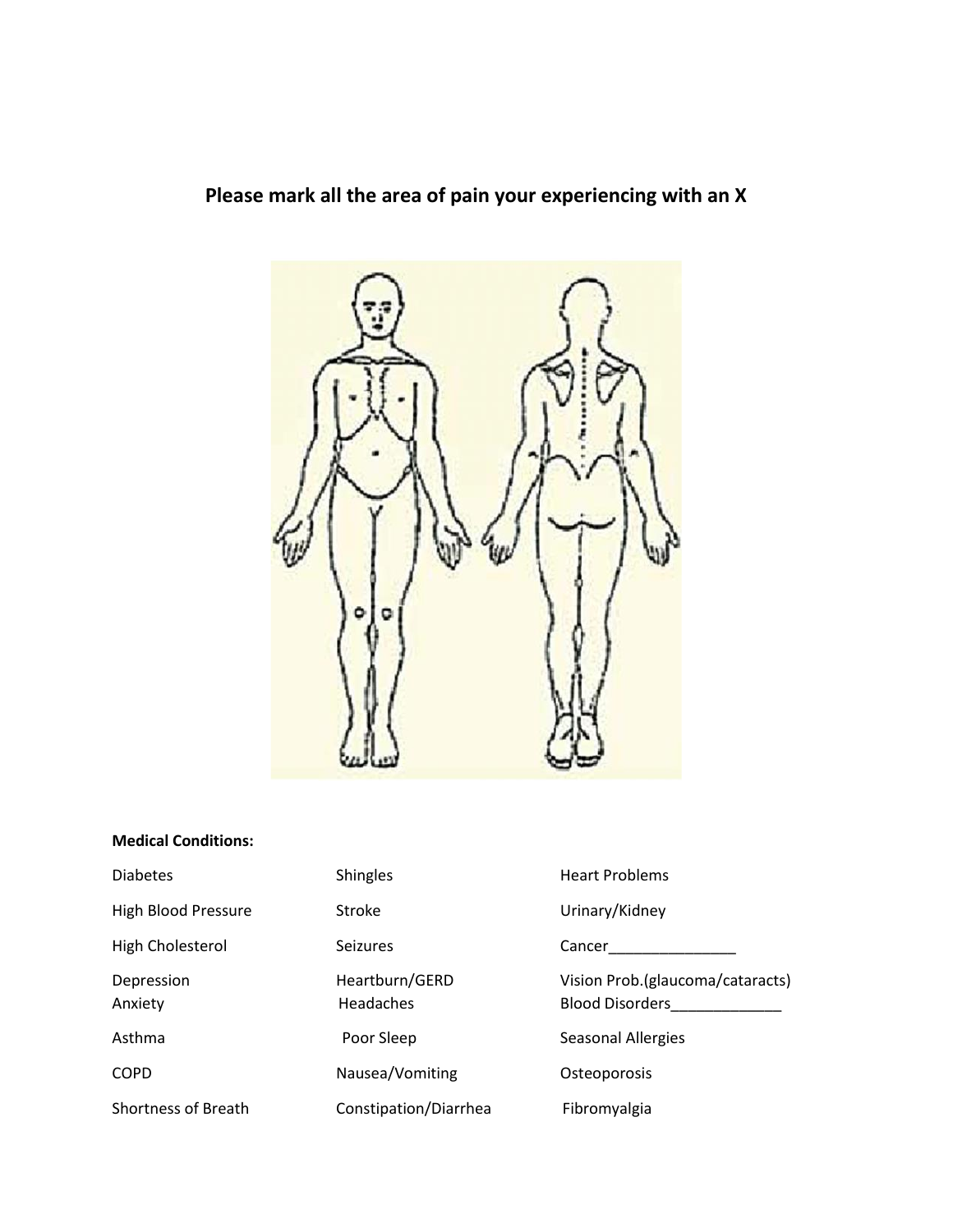| Any other |                                                                                                                                                                                                                                |
|-----------|--------------------------------------------------------------------------------------------------------------------------------------------------------------------------------------------------------------------------------|
|           |                                                                                                                                                                                                                                |
|           |                                                                                                                                                                                                                                |
|           | Height: Meight: Meight: Meight: Meight: Meight: Meight: Meight: Meight: Meight: Meight: Meight: Meight: Meight: Meight: Meight: Meight: Meight: Meight: Meight: Meight: Meight: Meight: Meight: Meight: Meight: Meight: Meight |
|           |                                                                                                                                                                                                                                |
|           | PAST SURGICAL PROCEDURES FOR THESE MEDICAL CONDITIONS (include dates)                                                                                                                                                          |
|           |                                                                                                                                                                                                                                |
|           |                                                                                                                                                                                                                                |
|           |                                                                                                                                                                                                                                |
|           |                                                                                                                                                                                                                                |
|           | Are there any diseases that run in your family? If so, what?                                                                                                                                                                   |
|           |                                                                                                                                                                                                                                |
|           |                                                                                                                                                                                                                                |
|           |                                                                                                                                                                                                                                |
|           |                                                                                                                                                                                                                                |
|           |                                                                                                                                                                                                                                |
|           |                                                                                                                                                                                                                                |
|           | Please let us know of any other information that could be helpful in the evaluation and treatment of                                                                                                                           |
|           | your care so that we can get you back to living your best life pain free!                                                                                                                                                      |
|           | INFORMED CONSENT AND PAIN MANAGEMENT AGREEMENT                                                                                                                                                                                 |
|           | AS REQUIRED BY THE TEXAS MEDICAL BOARD                                                                                                                                                                                         |
|           | REFERENCE: TEXAS ADMINISTRATIVE CODE, TITLE 22 PART 9, CHAPTER 170                                                                                                                                                             |
|           |                                                                                                                                                                                                                                |
|           |                                                                                                                                                                                                                                |

TO THE PATIENT: As a patient, you have the right to be informed about your condition and the recommended medical diagnostic procedure or drug therapy to be used, so that you may make the informed decision whether or not to take the drug after knowing the risks and the hazards involved. This disclosure is not meant to scare or alarm you, but rather it is an effort to make you better informed so that you may give or withhold your consent/permission to use the drug(s) recommended to you by me,